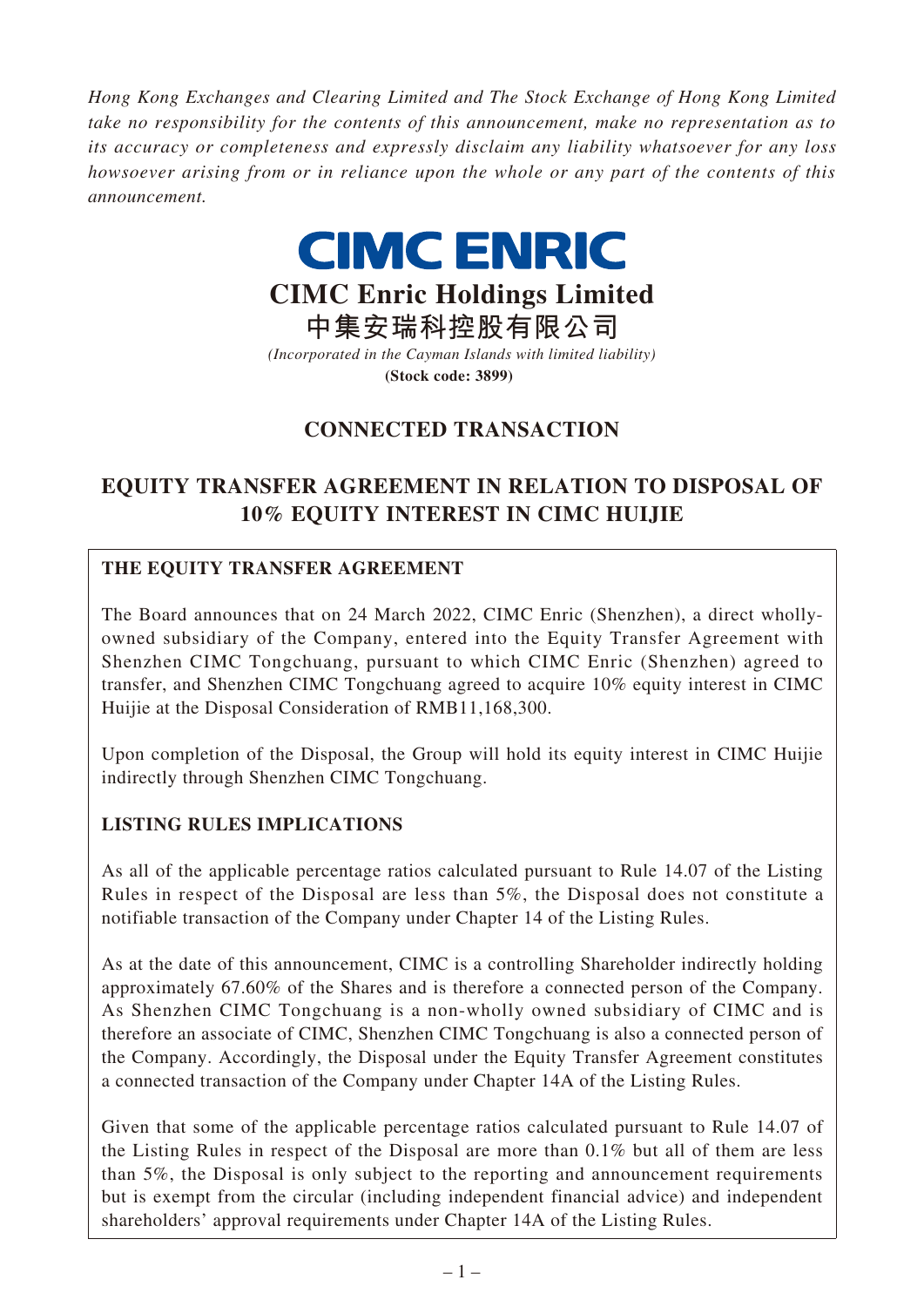#### **THE EQUITY TRANSFER AGREEMENT**

The Board announces that on 24 March 2022, CIMC Enric (Shenzhen), a direct wholly-owned subsidiary of the Company, entered into the Equity Transfer Agreement with Shenzhen CIMC Tongchuang, pursuant to which CIMC Enric (Shenzhen) agreed to transfer, and Shenzhen CIMC Tongchuang agreed to acquire 10% equity interest in CIMC Huijie at the Disposal Consideration of RMB11,168,300.

Set out below are the principal terms of the Equity Transfer Agreement:

#### **Date**

24 March 2022

#### **Parties**

- (1) CIMC Enric (Shenzhen), a direct wholly-owned subsidiary of the Company (as transferor); and
- (2) Shenzhen CIMC Tongchuang (as transferee)

#### **The Disposal**

Pursuant to the Equity Transfer Agreement, CIMC Enric (Shenzhen) agreed to transfer, and Shenzhen CIMC Tongchuang agreed to acquire 10% equity interest in CIMC Huijie, representing the entire shareholding of CIMC Enric (Shenzhen) in CIMC Huijie.

#### **The Disposal Consideration**

The Disposal Consideration is RMB11,168,300, which was determined after arm's length negotiations between CIMC Enric (Shenzhen) and Shenzhen CIMC Tongchuang with reference to the appraised value of the entire shareholders' equity in CIMC Huijie as at 31 December 2020 as determined by 國眾聯資產評估土地房地產估價有限公司 (Guozhonglian Asset Valuation and Land and Real Estate Appraisal Co., Ltd.\*), an independent valuer, using an asset-based approach, and adjusted by adding the change in net asset amount attributable to the parent company of CIMC Huijie for the period from 31 December 2020 to 30 November 2021, the value of which was RMB96,963,300. The consideration for the equity interest corresponding to the paid-up capital of CIMC Enric (Shenzhen) in CIMC Huijie, being RMB10,000,000, is RMB11,168,300.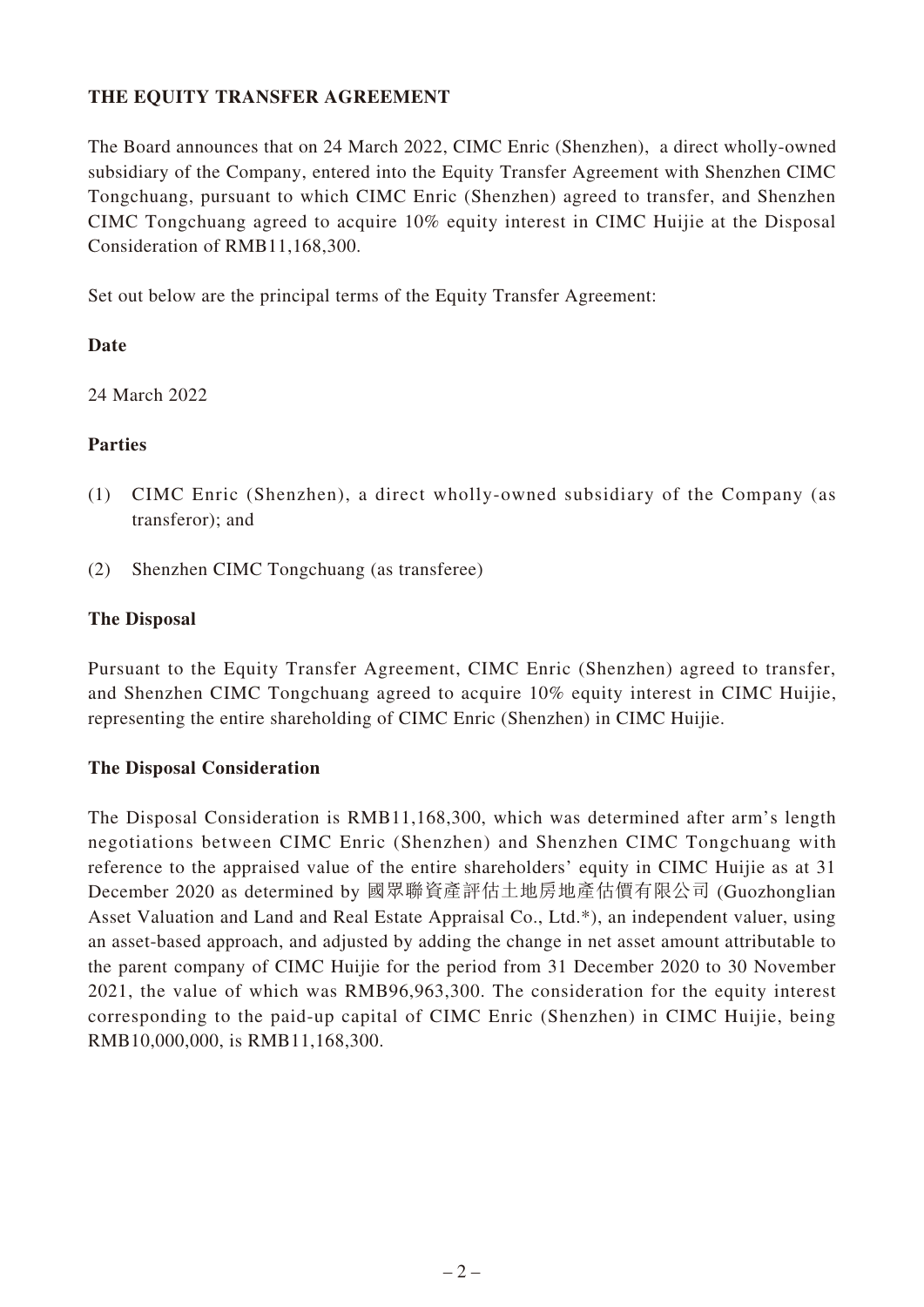#### **Payment of Disposal Consideration**

The Disposal Consideration shall be payable in cash by two instalments as follows:

- (i) the first instalment, being RMB6,701,000 (which is 60% of the Disposal Consideration), shall be payable within 10 Business Days from the date of the Equity Transfer Agreement; and
- (ii) the second instalment, being RMB4,467,300 (which is 40% of the Disposal Consideration), shall be payable within 10 Business Days from the date when the business registration and filing procedures for the equity transfer are completed.

#### **Profit Sharing**

The profit distribution rights and other shareholder's rights to which CIMC Enric (Shenzhen) is entitled as an original shareholder of CIMC Huijie will be transferred to Shenzhen CIMC Tongchuang from the effective date of the Equity Transfer Agreement (being the date of signing of the Equity Transfer Agreement).

#### **INFORMATION ON CIMC HUIJIE**

CIMC Huijie is a limited liability company established in the PRC in 2018 with a registered capital of RMB100,000,000 and paid-up capital of RMB86,820,000. It is principally engaged in the sale of coating and labour protection products.

As at the date of this announcement, CIMC Enric (Shenzhen) holds 10% equity interest in CIMC Huijie. Upon completion of the Disposal, the Group will hold its equity interest in CIMC Huijie indirectly through Shenzhen CIMC Tongchuang.

According to the consolidated financial statements of CIMC Huijie prepared in accordance with the PRC Accounting Standards for Business Enterprises, the audited net profit before and after tax for the year ended 31 December 2020 and the unaudited net profit before and after tax for the year ended 31 December 2021 are as follows:

|                       |                | For the financial year ended<br>31 December |  |
|-----------------------|----------------|---------------------------------------------|--|
|                       |                |                                             |  |
|                       | 2020           | 2021                                        |  |
|                       | <i>RMB'000</i> | <b>RMB'000</b>                              |  |
|                       | (audited)      | (unaudited)                                 |  |
| Net profit before tax | 5,426          | 4,488                                       |  |
| Net profit after tax  | 4,152          | 3,313                                       |  |

The unaudited consolidated net asset value of CIMC Huijie as at 31 December 2021 was approximately RMB95,524,903.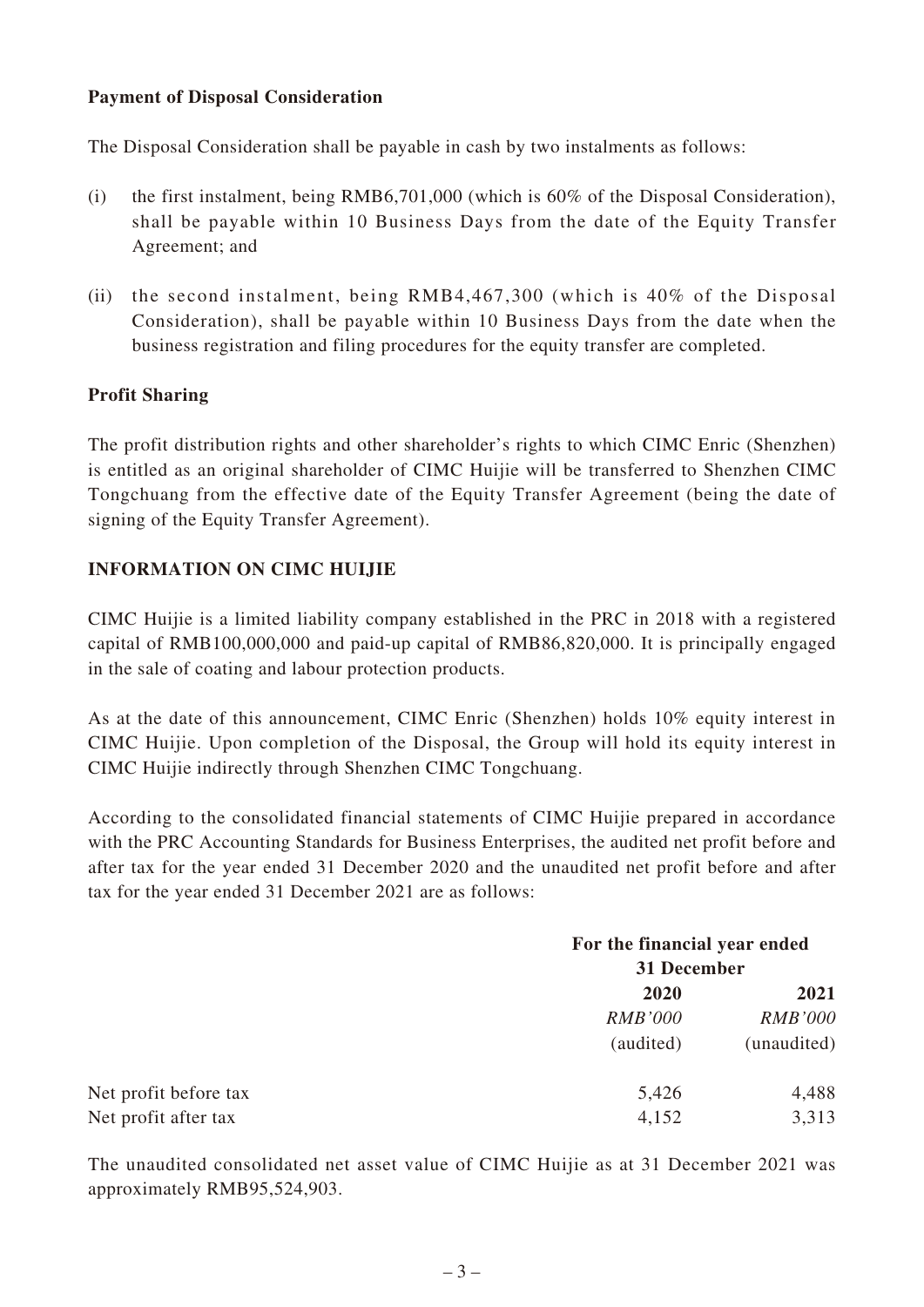#### **FINANCIAL EFFECT OF THE DISPOSAL AND USE OF PROCEEDS**

It is estimated that the Company will record a gain of approximately RMB468,000 from the Disposal, which is calculated on the basis of the difference between the book value of the 10% equity interest and the Disposal Consideration.

The Disposal Consideration will be used to invest in Shenzhen CIMC Tongchuang as part of an internal reorganization of the Group and the CIMC Group.

## **REASONS FOR AND BENEFITS OF ENTERING INTO THE EQUITY TRANSFER AGREEMENT**

The Disposal is part of an internal reorganization to strengthen the business integration of Shenzhen CIMC Tongchuang and its related companies, as well as to streamline the supply chain business of Shenzhen CIMC Tongchuang and CIMC Huijie, ultimately enhancing the synergistic value of Shenzhen CIMC Tongchuang within the CIMC Group.

As the Disposal Consideration will be used to invest in Shenzhen CIMC Tongchuang, it is estimated that there will be an increase in the carrying value of long-term equity investment with respect to the shareholding of CIMC Enric (Shenzhen) in Shenzhen CIMC Tongchuang.

The Directors (including the independent non-executive Directors) are of the view that the Disposal is conducted on normal commercial terms, and the terms of the Equity Transfer Agreement and the Disposal are fair and reasonable and in the interests of the Company and the Shareholders as a whole.

#### **INFORMATION ON THE PARTIES**

The Group is principally engaged in the design, development, manufacturing, engineering and sales of, as well as the provision of technical maintenance services for, a wide range of transportation, storage and processing equipment used in the energy, chemical and liquid food industries. As at the date of this announcement, the Directors consider the ultimate controlling party of the Company to be CIMC.

CIMC Group is principally engaged in the container manufacturing and service business, road transportation vehicle business, energy, chemical and liquid food equipment business, offshore engineering business and airport facilities equipment business, as well as the provision of relevant services, including the design, manufacture and service of international standard dry containers, reefer containers, regional special containers, tank containers, wooden container floorboards, road tank trucks, natural gas equipment and static tanks, road transportation vehicles, heavy trucks, jack-up drilling platforms, semisubmersible drilling platforms, special vessels, passenger boarding bridges and bridgemounted equipment, airport ground support equipment, fire safety and rescue vehicles, automated logistics system and intelligent parking system and relevant services.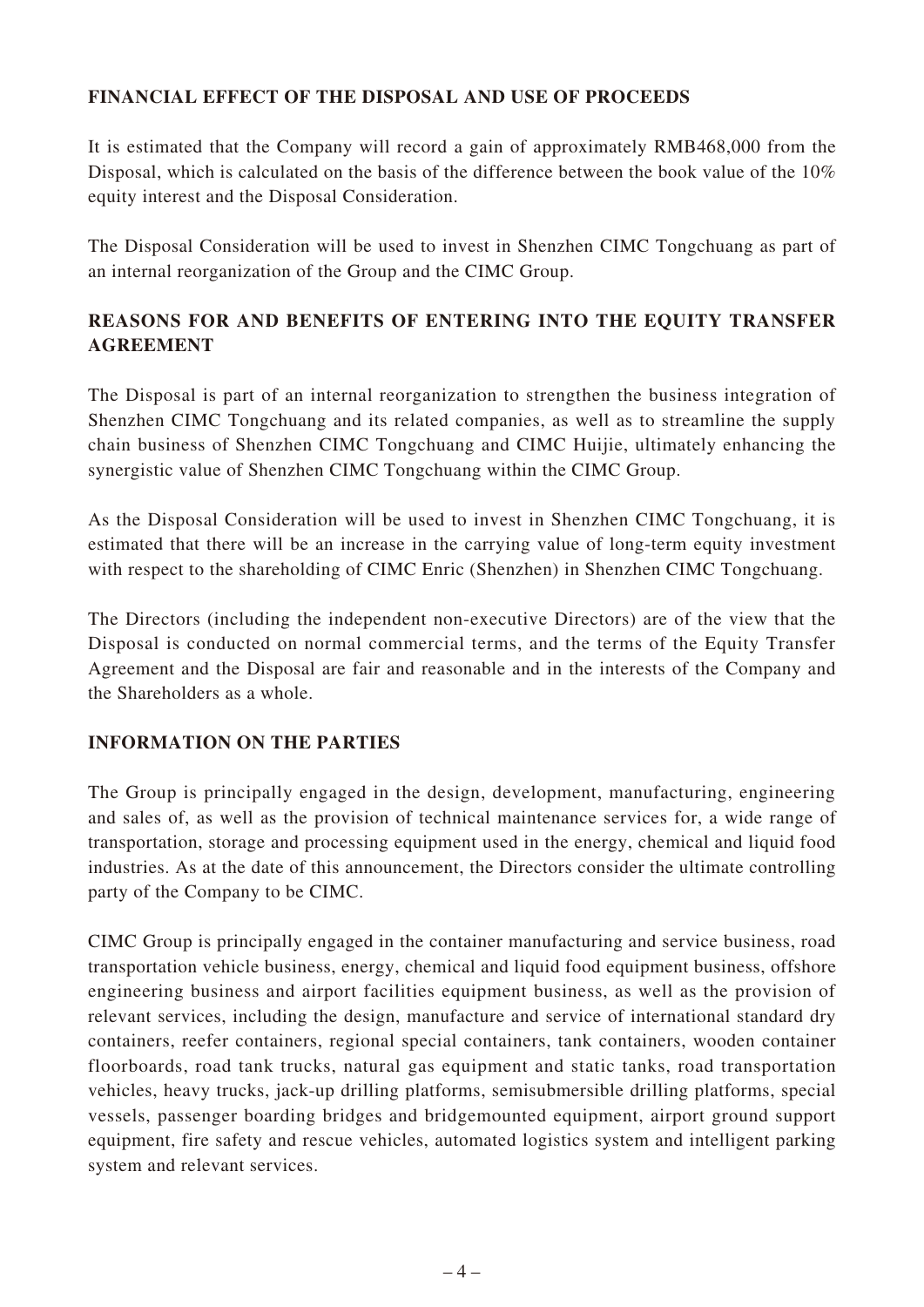CIMC Enric (Shenzhen) is a direct wholly-owned subsidiary of the Company and is principally engaged in investment holding.

Shenzhen CIMC Tongchuang is an indirect non wholly-owned subsidiary of CIMC, and is principally engaged in supply chain management and sales services for various steel and aluminium products.

#### **LISTING RULES IMPLICATIONS**

As all of the applicable percentage ratios calculated pursuant to Rule 14.07 of the Listing Rules in respect of the Disposal are less than 5%, the Disposal does not constitute a notifiable transaction of the Company under Chapter 14 of the Listing Rules.

As at the date of this announcement, CIMC is a controlling Shareholder indirectly holding approximately 67.60% of the Shares and is therefore a connected person of the Company. As Shenzhen CIMC Tongchuang is an indirect non wholly-owned subsidiary of CIMC and is therefore an associate of CIMC, Shenzhen CIMC Tongchuang is also a connected person of the Company. Accordingly, the Disposal under the Equity Transfer Agreement constitutes a connected transaction of the Company under Chapter 14A of the Listing Rules.

Given that some of the applicable percentage ratios calculated pursuant to Rule 14.07 of the Listing Rules in respect of the Disposal are more than 0.1% but all of them are less than 5%, the Disposal is only subject to the reporting and announcement requirements but is exempt from the circular (including independent financial advice) and independent shareholders' approval requirements under Chapter 14A of the Listing Rules.

In view of the senior management position(s) and/or directorship(s) held by Mr. Gao Xiang, Mr. Yang Xiaohu, Mr. Yu Yuqun, Mr. Wang Yu and Mr. Zeng Han, all of whom are Directors of the Company, in CIMC and/or certain subsidiaries of CIMC, they are deemed to be materially interested in the transactions contemplated under the Equity Transfer Agreement and have abstained from voting on the relevant Board resolutions. Saved for the aforementioned, none of the other Directors has a material interest in the transactions contemplated under the abovementioned agreements.

#### **DEFINITIONS**

In this announcement, the following expressions shall have the meanings set out below unless the context requires otherwise:

| "associate(s)"    | has the meaning ascribed to it under the Listing Rules                                                                     |
|-------------------|----------------------------------------------------------------------------------------------------------------------------|
| "Board"           | the board of Directors                                                                                                     |
| "Business Day(s)" | any day (other than a Saturday or a Sunday) on which<br>banks in the PRC are generally open for normal banking<br>business |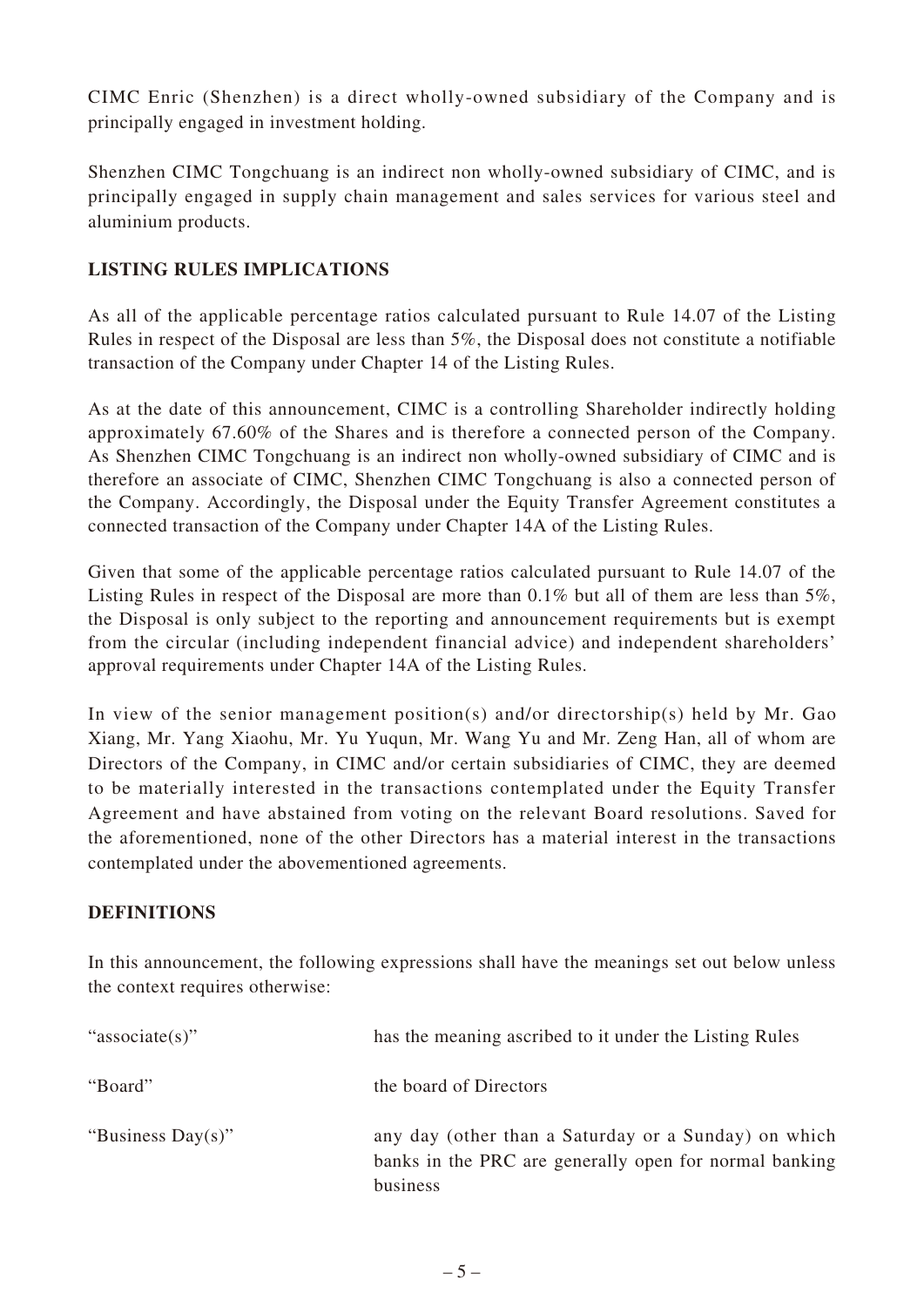| "CIMC"                         | 中國國際海運集裝箱(集團)股份有限公司 (China<br>International Marine Containers (Group) Co., Ltd.*), a<br>company established in the PRC with limited liability,<br>the A shares of which are listed on the Shenzhen Stock<br>Exchange and the H shares of which are listed on the<br>Main Board of the Stock Exchange, and the controlling<br>shareholder of the Company |
|--------------------------------|---------------------------------------------------------------------------------------------------------------------------------------------------------------------------------------------------------------------------------------------------------------------------------------------------------------------------------------------------------|
| "CIMC Enric (Shenzhen)"        | 中集安瑞科投資控股(深圳)有限公司 (CIMC Enric<br>Investment Holdings (Shenzhen) Ltd.*), a company<br>established in the PRC with limited liability, and a direct<br>wholly-owned subsidiary of the Company                                                                                                                                                              |
| "CIMC Group"                   | CIMC and its subsidiaries (but excluding members of the<br>Group) and associates                                                                                                                                                                                                                                                                        |
| "CIMC Huijie"                  | 深圳中集匯杰供應鏈有限公司 (Shenzhen CIMC Huijie<br>Supply Chain Co., Ltd.*), a company established in the<br>PRC with limited liability, and an indirect non wholly-<br>owned subsidiary of CIMC                                                                                                                                                                    |
| "Company"                      | CIMC Enric Holdings Limited 中集安瑞科控股有限公司,<br>an exempted company incorporated in the Cayman Islands<br>with limited liability on 28 September 2004 under the<br>Companies Act Cap. 22 (Act 3 of 1961, as consolidated<br>and revised) of the Cayman Islands, the Shares of which<br>are listed on the Main Board of the Stock Exchange                   |
| "connected person(s)"          | has the meaning ascribed to it under the Listing Rules                                                                                                                                                                                                                                                                                                  |
| "controlling shareholder"      | has the meaning ascribed to it under the Listing Rules                                                                                                                                                                                                                                                                                                  |
| "Director(s)"                  | director(s) of the Company                                                                                                                                                                                                                                                                                                                              |
| "Disposal"                     | the disposal of 10% equity interest in CIMC Huijie by<br>CIMC Enric (Shenzhen) to Shenzhen CIMC Tongchuang<br>pursuant to the Equity Transfer Agreement                                                                                                                                                                                                 |
| "Disposal Consideration"       | RMB11,168,300, being the consideration payable by<br>Shenzhen CIMC Tongchuang to CIMC Enric (Shenzhen)<br>for the Disposal                                                                                                                                                                                                                              |
| "Equity Transfer<br>Agreement" | the equity transfer agreement dated 24 March 2022 entered<br>into between CIMC Enric (Shenzhen) (as transferor) and<br>Shenzhen CIMC Tongchuang (as transferee) in relation to<br>the Disposal                                                                                                                                                          |